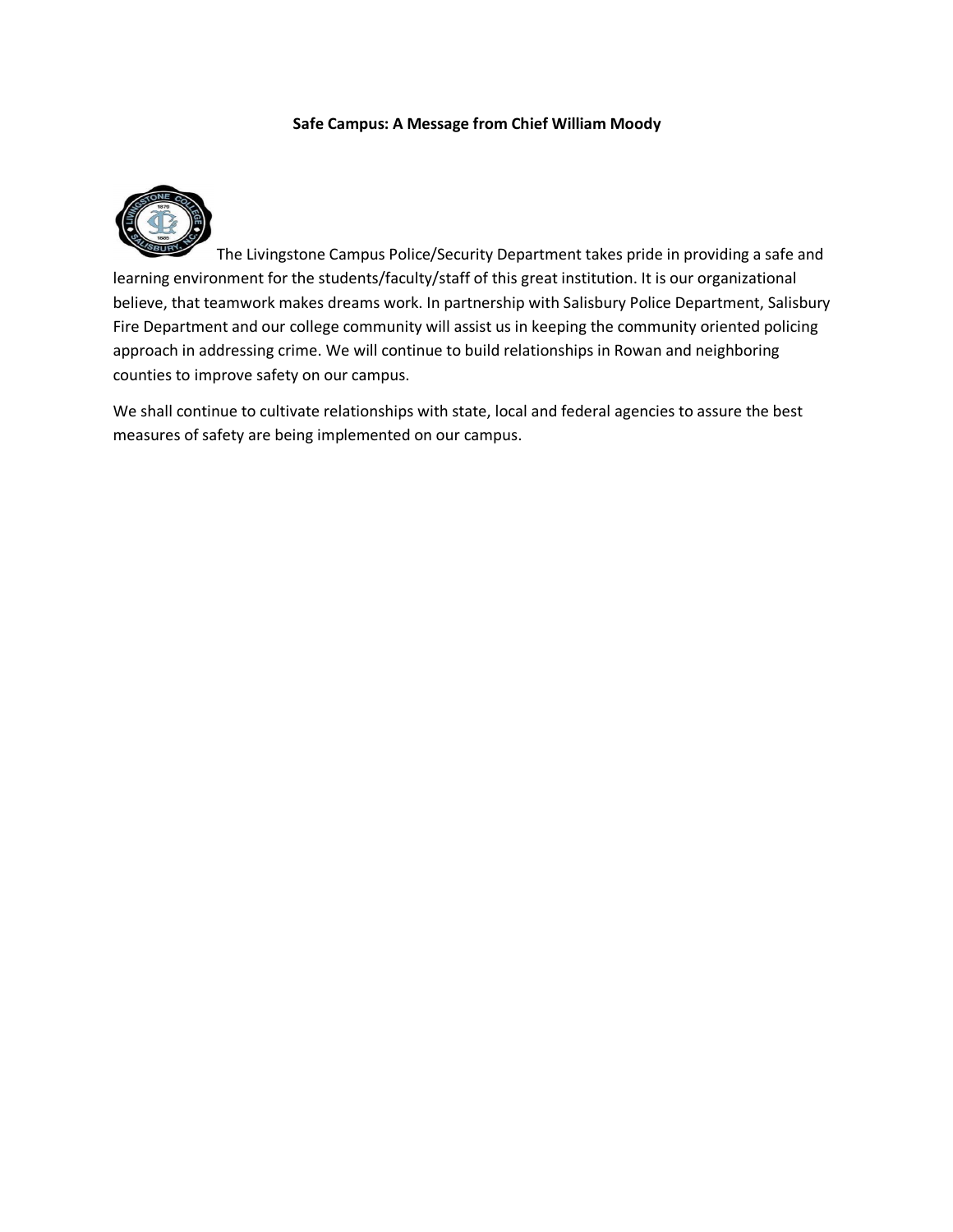### **Policies for Preparing the Annual Security Report**



This report was prepared by Chief William Moody and gives information concerning crime statistics for property owned or controlled by the institution and how they are reported by campus police.

### **Reporting Crimes & Other Emergencies**

All crimes that occur on Livingstone College Campus should be reported to the Livingstone Campus Police/Security Department, as soon as possible. This will help us to ensure the incident(s) are properly included in the annual Disclosure of Crime Statistics and that a Timely Warning may be issued when needed. In an emergency, dial 911 and give the needed information to the dispatcher. If you dial 911 by accident, please remain on the line and advise the dispatcher it was an error.

# **Campus Security Authority (CSA)**

Livingstone College faculty/staff and students are encouraged to report any criminal activity they are aware of to Campus Police. The Clery Act requires the institution to designate employees with significant responsibility for student and campus activities, outside of normal classroom instruction as CSA's.

These CSAs include, among others: Academic Dean and Associate Dean, Residence Life; Resident Hall Directors and Residence Assistance. The Athletics Director and their coaches and assistant coaches.

# **Confidential Resources**

Campus minister, campus counselors and health services acting in the scope of their professional position are not considered CSA's and are not required to report crimes for inclusion into this report. However, they are encouraged to share information about the various support and reporting options on campus and in the community with those they serve.

Rowan Novant Hospital: 704-210-5000

After-hours medical care

Sexual assault exams/evidence collection

Screening and treatment of STIs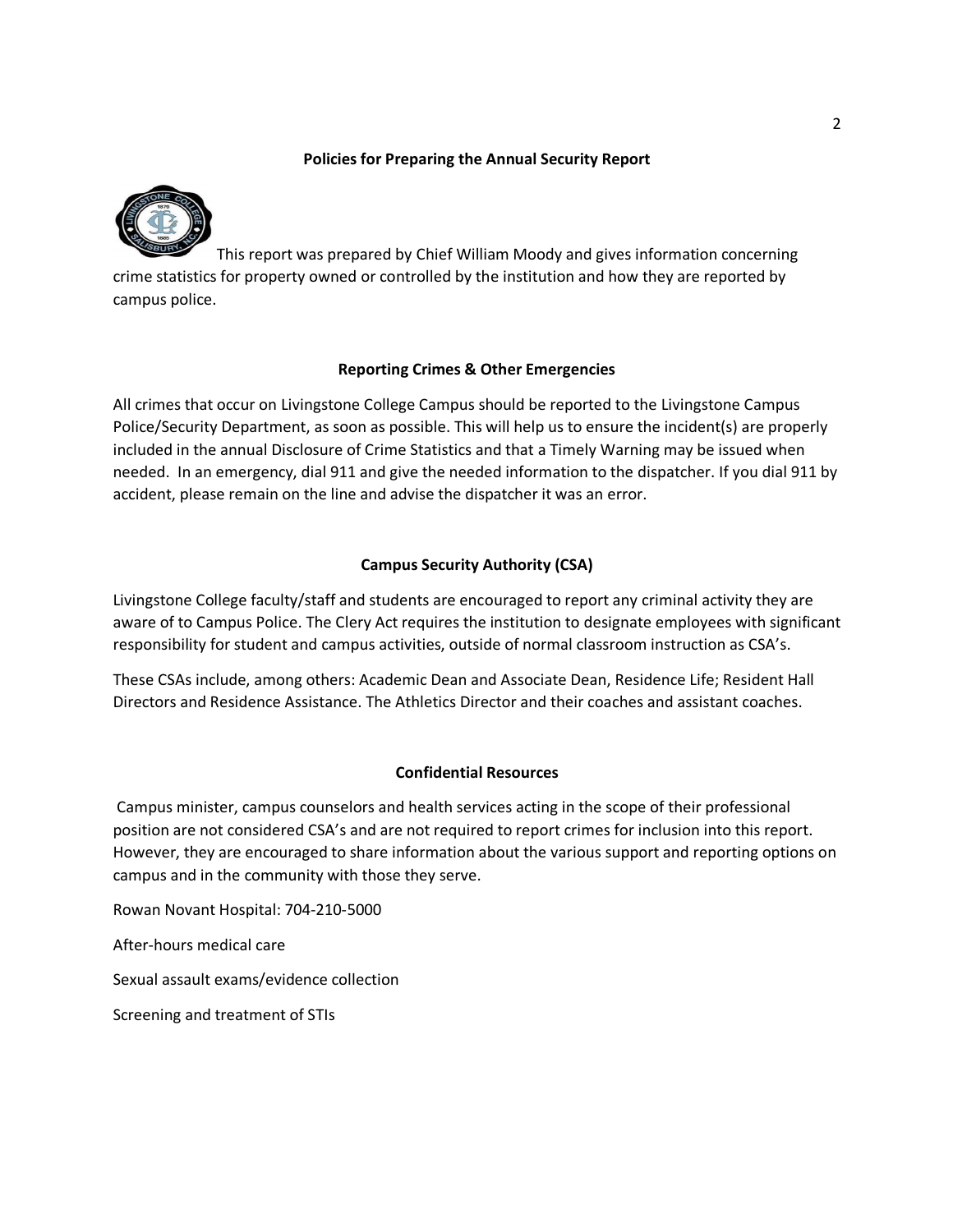### **Emergency Notification Systems and Timely Warnings**



 The institution will immediately notify the campus community after confirming that an emergency or dangerous situation involving immediate threat to health or safety is occurring on campus. In such instance, the Institution will, without delay and take into account the safety of the campus community and determine the content of the notification and activate the notification system. However, if in the professional judgment of responsible authorities, issuing an emergency notification would compromise efforts to assist a victim or to contain, respond to or otherwise mitigate the emergency, the notification may be delayed. In these cases, the institution's Chief of Police, or the ranking department officer in charge during his/her absence, will be notified, and once the situation has been addressed the emergency notification will be issued immediately.

The notification shall be sent by utilizing Regroup Alert Systems, which triggers text and or voicemail messages.

### **Timely Warnings**

The Institution will issue a Timely Warning to notify the campus community of a Clery Act crime that poses a continuing danger to the campus community. The Timely Warning will be issued as soon as the information is available so people can protect themselves and/or their property.

The Institution may send out emails or any other form of communication to the campus community to make them aware of situations that do not merit a Timely Warning, but would otherwise be of interest to the Institution. A crime or incident occurring outside of Clery geography or when an incident occurs that is not a Clery qualifying crime, but is a safety concern.

#### **Campus Safety and Entering Campus**

It is imperative to the institution to protect individuals living on campus and those who come to campus to use the Institutional facilities. The Institution's facilities are normally open daily during business hours to the general public, but locked at all other times. Anyone needing access to a locked facility should contact the campus police/security department. Request for access without prior arrangements requires proof of identity and authorization from the person or department that controls the facility or area. All residence halls have electronic key control systems where students can open the outside door by using their student identification card. These doors should be kept locked at all times.

If any student leaves their residence hall and move into another, their identification access for the former building shall be cut off and turned on for the new residence. Any keys lost to the room, shall be immediately reported to their residence hall director. All residence are requested to keep their doors secured at all times. Students may have visitors only if they follow visiting protocols set forth in the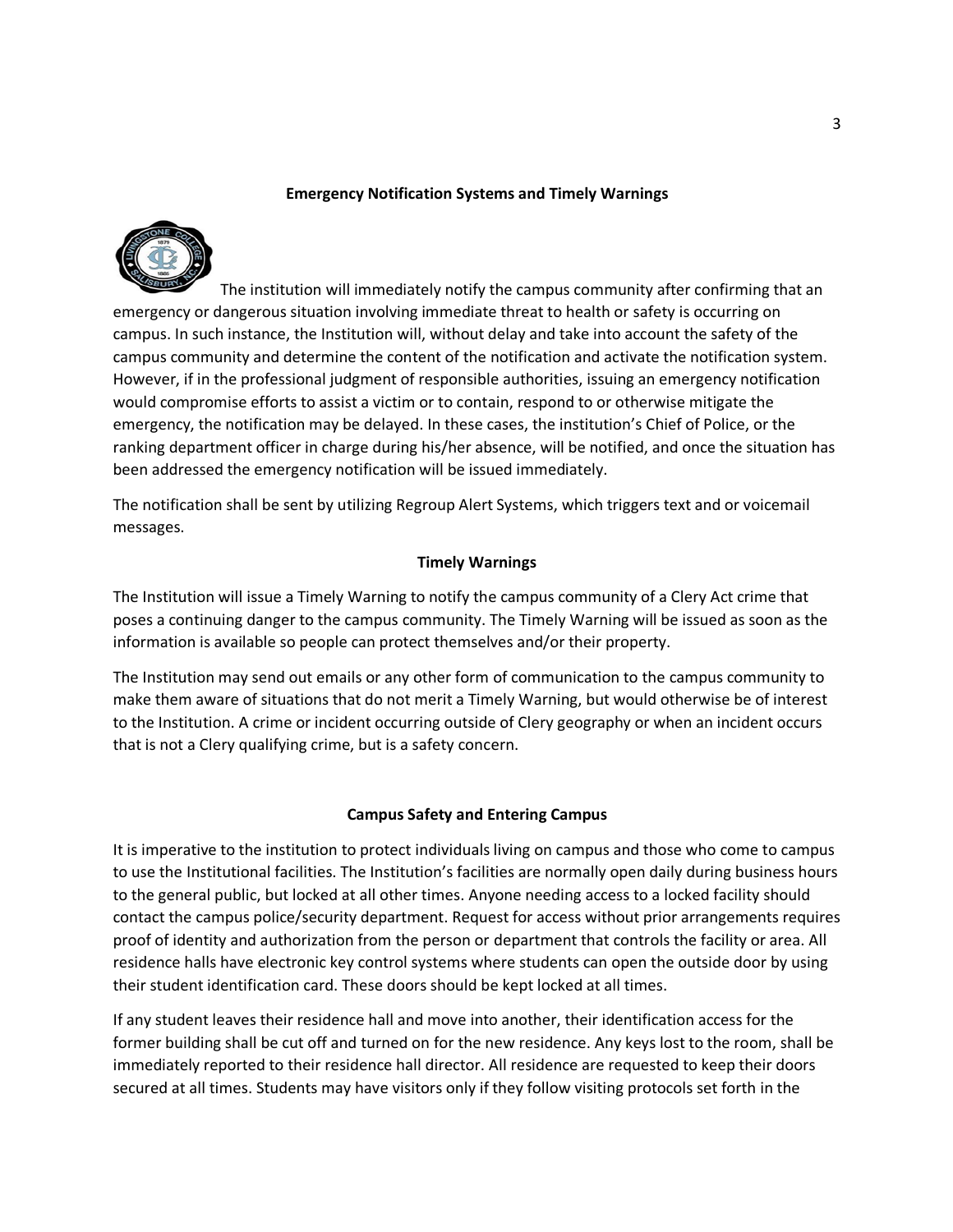

student's handbook. Due to safety purposes, the residence hall directors has the right to have visitors turned around or banned from their buildings. Each student is required to speak with their residence hall director prior having any visitor remain past visitation times.

Every visitor entering Livingstone Campus must report directly to the security booth. The individual(s) must report who they are visiting and present a valid picture identification. Each person inside of any vehicle that comes upon the premises must present identification. The shift officer working the security booth shall document name of visitor, person being visited, and time of arrival on campus, registration number and driver's license information.

#### **Physical Plant**

The department of Physical Plant shall be contacted immediately when structural or mechanical concerns on the campus is deemed dangerous or may cause bodily harm. This department shall also be contacted for damaged pipes, leaky faucets, damaged doors and locks. Students shall contact their residence hall directors and file a work order to be sent by the residence hall director. Faculty/Staff shall contact their immediate supervisor for anything they see needing repair. Physical Plant may be contacted at 704-216-6129 or 6131. If any request is made after normal working hours, contact 704- 216-6164.

#### **Campus Police**

The Livingstone Campus Police Department is a legally appointed entity with full law enforcement agency status, whose sworn personnel have full arrest powers as local law enforcement officers. The jurisdiction of the officers, include all property owned or leased to the institution.

Salisbury Police Department works closely with Livingstone Campus Police by providing assistance at special events and some investigations. The campus police also have a working relationship with Rowan County Sheriff's Office and Catawba College Security Department.

#### **Crime Prevention**

Livingstone Campus Police focuses on crime prevention methods to reduce or stop crimes occurring on the campus of Livingstone College. We believe a person must have a desire, skills and opportunity to successfully commit a crime. If one or two of these elements are eliminated, crime rates are lowered or stopped. Our campus community is very much encouraged to call Campus Police for any concerns or suspicious criminal activity on or around the campus. The department's desire is to provide its students a safe and quiet learning environment. We believe in educating the campus family to be aware of their surroundings at all times. Most people become victimsto crime due to their lack of focus on people or places around them. We teach our students to limit their texting and keep their ears uncovered, instead of wearing head phones. Walk in a group, if you have to leave the campus on foot. Students are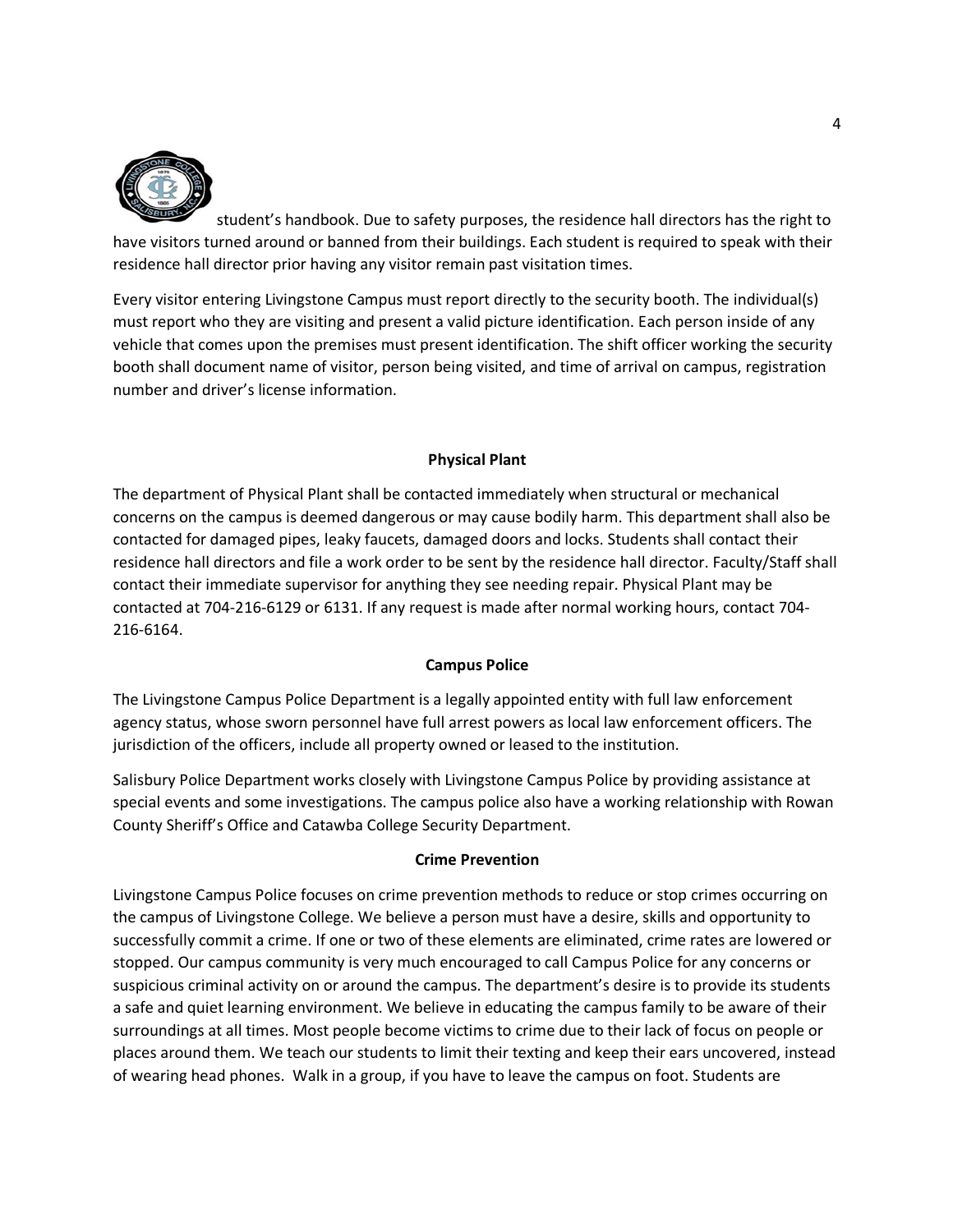

encouraged to keep the campus police number in their phones (704-216-6164), as well Salisbury PD (704-638-5333). In case of an emergency, 911.

# **Tips for Parents of College Students**

In the next few years, your role as a parent will change as your son/daughter leaves home to attend college. It may be your child's first time away from home. Continue to be a parent, but learn when to let go. Give them guidance, but allow them the opportunity to make decisions. Your role may change a little, but your concern as a parent shall remain the same. Your actions as a parent may define whether your child grows into maturity, or continually depend on you as a dependent. Contacting your child daily may send the message, they are not trusted to live independently without you or, you are unwilling to let them go. (Dr. Alan Farber/Linda O'Brien, 2017)

Establish some good financial rules that will get them to understand the importance of budgeting. It's not about having a lot of money to survive in college, but understanding a budget will keep them from unnecessary stress. Advise them to avoid credit cards to control incurring debt, and limit eating out.

Remind them of simple things as washing clothes, being careful how they dry their clothes. Not to leave their clothes unattended, or allowing others to wear their clothes. Encourage them to stay focused on their purpose of being in college.

# **Sexual Assault**

Anyone who becomes the victim of sexual assault, is encouraged to immediately report same to Livingstone Campus Police. Victims are encouraged to seek criminal charges and to seek medical treatment as soon as possible. Victims are also encouraged, not to bathe, although they may feel the need. Contact their residence hall director, as well campus police. If the victim lives off campus on property not owned or leased by the college, contact the local authorities in the area the assault took place.

# **Dating Violence, Domestic Violence, Sexual Assault and Stalking, according to Clery Act**

Dating Violence is defined by Clery Act as violence committed by a person who is or has been in a social relationship of a romantic or intimate nature with the victim.

Domestic Violence is defined as a felony or misdemeanor crime committed by a current or former spouse or intimate partner of the victim. Or by a person with whom the victim shares a child in common or cohabitating with or has cohabitated with the victim as a spouse or intimate partner.

Sexual Assault is defined as an offense that meets the definition of Rape, Fondling, Incest or Statutory Rape as used in the FBI's UCR program.